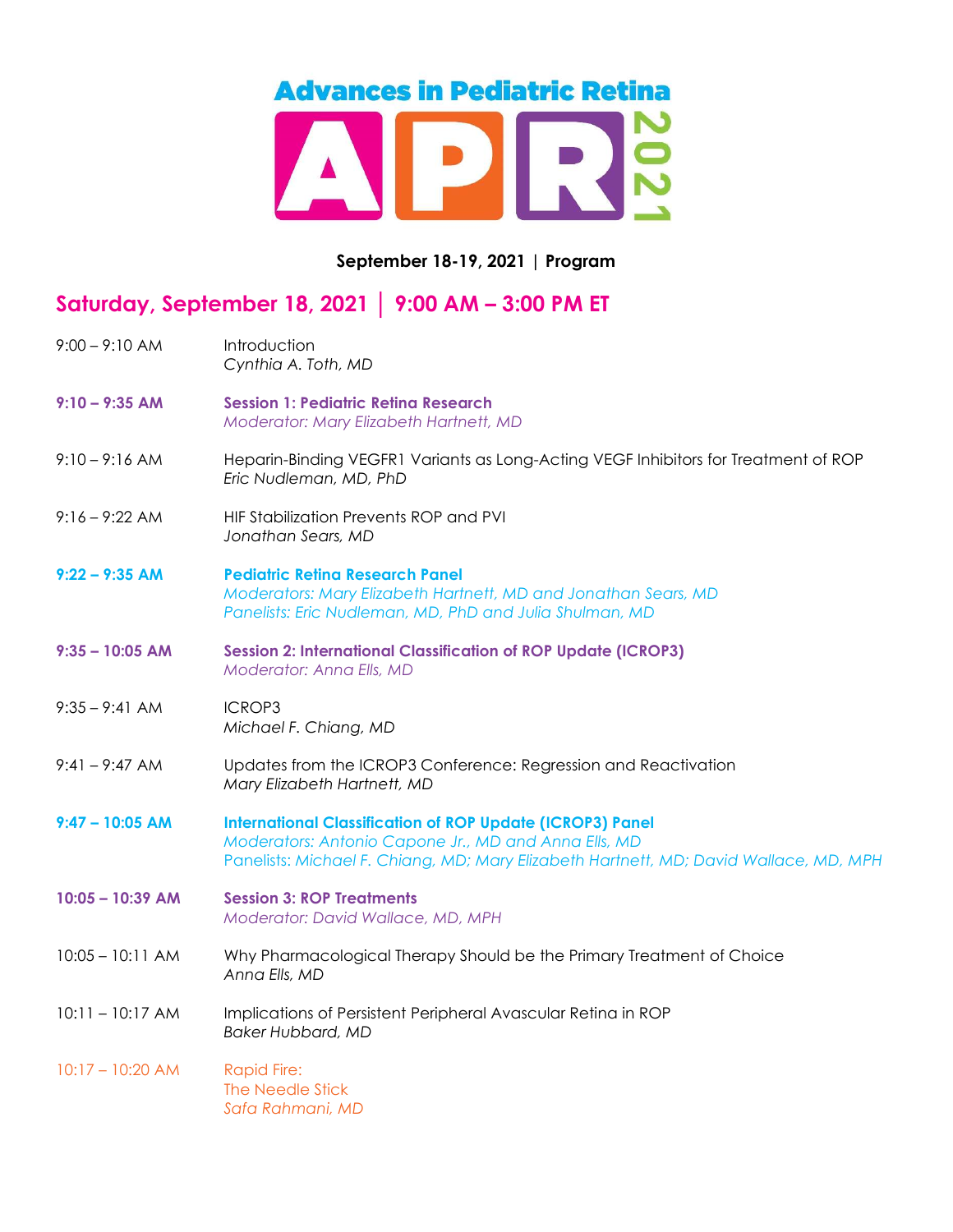| $10:20 - 10:23$ AM | <b>Rapid Fire:</b><br>ROPIC-Retinopathy of Prematurity Injection Consortium<br>Nimesh Patel, MD                                                                                                                      |
|--------------------|----------------------------------------------------------------------------------------------------------------------------------------------------------------------------------------------------------------------|
| $10:23 - 10:39$ AM | <b>ROP Treatments Panel</b><br>Moderators: Michael F. Chiang, MD and David Wallace, MD, MPH<br>Panelists: Anna Ells, MD and Baker Hubbard, MD<br>Rapid Fire Presenters: Nimesh Patel, MD and Safa Rahmani, MD        |
| $10:39 - 11:06$ AM | <b>Session 4: Keynote Speaker</b><br>Moderator: Cynthia A. Toth, MD                                                                                                                                                  |
| $10:39 - 10:41$ AM | Introduction<br>Cynthia A. Toth, MD                                                                                                                                                                                  |
| $10:41 - 10:56$ AM | Keynote: Challenges in the Treatment for Severe Retinopathy of Prematurity<br>Hiroko Terasaki, MD                                                                                                                    |
| $10:56 - 11:06$ AM | <b>Keynote Discussion Panel</b><br>Discussants: Cynthia A. Toth, MD; Mary Elizabeth Hartnett, MD; Lejla Vajzovic, MD<br>With Keynote Speaker: Hiroko Terasaki, MD                                                    |
| $11:06 - 11:49$ AM | Session 5: Gene Therapy and Emerging Therapies for Pediatric Retinal Diseases<br>Moderator: Lejla Vajzovic, MD                                                                                                       |
| $11:06 - 11:12$ AM | <b>Emerging Therapies for Pediatric Retinal Diseases</b><br>Antonio Capone Jr., MD                                                                                                                                   |
| $11:12 - 11:18$ AM | Real World Outcomes of Voretigene Neparvovec-rzyl Subretinal Gene Therapy for<br>Pediatric Biallelic RPE65 Mutation<br>Cagri G. Besirli, MD, PhD                                                                     |
| $11:18 - 11:24$ AM | Practical Considerations for Subretinal Gene Transfer Therapy<br>Robert A. Sisk, MD                                                                                                                                  |
| $11:24 - 11:27$ AM | <b>Rapid Fire:</b><br>Perifoveal Chorioretinal Atrophy following Subretinal Voretigene Neparvovev-rzyl for LCA<br>Aaron Nagiel, MD, PhD                                                                              |
| $11:27 - 11:49$ AM | <b>Gene Therapy and Emerging Therapies Panel</b><br>Moderator: Lejla Vajzovic, MD<br>Panelists: Cagri G. Besirli, MD, PhD; Antonio Capone Jr., MD; Robert A. Sisk, MD<br>Rapid Fire Presenter: Aaron Nagiel, MD, PhD |
|                    | 11:49 AM - 12:26 PM Session 6: Coats' Disease and Other Retinal Vascular Diseases I<br>Moderator: J. Michael Jumper, MD                                                                                              |
| $11:49 - 11:55$ AM | Anti-VEGF Therapy for Coats' Disease: What Is The Role?<br>J. Michael Jumper, MD                                                                                                                                     |
|                    | 11:55 AM - 12:01 PM Management of Advanced Coats' Disease<br>George Caputo, MD                                                                                                                                       |
| $12:01 - 12:03$ PM | <b>Rapid Fire:</b><br>Method to Drain Subretinal Fluid in Coats' Disease<br>Guangda Deng, MD                                                                                                                         |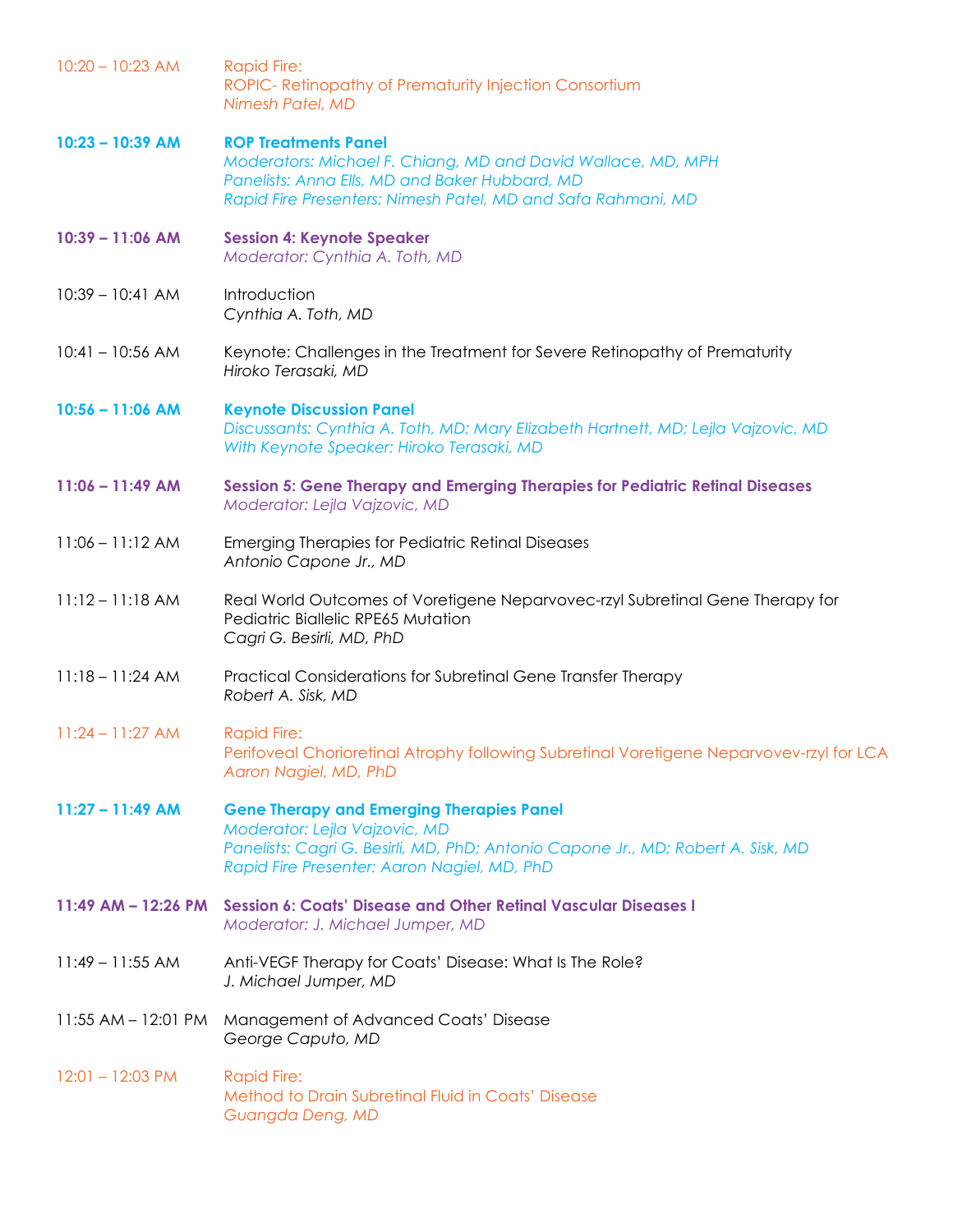| $12:03 - 12:05$ PM | <b>Rapid Fire:</b><br>Subretinal Fluid Drainage in Coats Disease<br>David Levine, MD                                                                                                                                                                                                                                             |
|--------------------|----------------------------------------------------------------------------------------------------------------------------------------------------------------------------------------------------------------------------------------------------------------------------------------------------------------------------------|
| $12:05 - 12:07$ PM | <b>Rapid Fire:</b><br>A Shocking Association<br>John Hinkle, MD                                                                                                                                                                                                                                                                  |
| $12:07 - 12:26$ PM | <b>Management of Advanced Coats' Disease Panel</b><br>Moderators: J. Michael Jumper, MD and Thomas C. Lee, MD<br>Panelists: George Caputo, MD; Mary Elizabeth Hartnett, MD; Lejla Vajzovic, MD<br>Rapid Fire Presenters: Guangda Deng, MD; John Hinkle, MD; David Levine, MD                                                     |
| $12:26 - 1:00$ PM  | <b>Session 7: Other Retinal Vascular Diseases II</b><br>Moderator: Cagri G. Besirli, MD, PhD                                                                                                                                                                                                                                     |
| 12:26 - 12:32 PM   | Update in Understanding and Managing FEVR<br>Kimberly A. Drenser, MD, PhD                                                                                                                                                                                                                                                        |
| 12:32 - 12:38 PM   | OCT Angiography and Brain MRI in Pediatric Sickle Cell Disease<br>Adrienne W. Scott, MD                                                                                                                                                                                                                                          |
| $12:38 - 12:40$ PM | <b>Rapid Fire:</b><br>Familial Exudative Vitreoretinopathy Management<br>Alexandre Grandinetti, MD, MSc, PhD                                                                                                                                                                                                                     |
| $12:40 - 12:42$ PM | <b>Rapid Fire:</b><br>Surgical Treatment of Combined Retinal Detachment in Familial Exudative<br>Vitreoretinopathy<br>Tso-Ting Lai, MD                                                                                                                                                                                           |
| $12:42 - 12:44$ PM | <b>Rapid Fire:</b><br>Bilateral Stage 5 Traction Retinal Detachment in a 6-month-old Female with Simultaneous<br>FZD4 Variant and 18p Deletion<br>Taku Wakabayashi, MD, PhD                                                                                                                                                      |
| $12:44 - 1:00$ PM  | <b>Surgical Challenges in Retinal Vascular Diseases Panel</b><br>Moderators: Kimberly A. Drenser, MD, PhD and Cagri G. Besirli, MD, PhD<br>Panelists: María Ana Martínez-Castellanos, MD and Adrienne W. Scott, MD<br>Rapid Fire Presenters: Alexandre Grandinetti, MD, MSc, PhD; Tso-Ting Lai, MD; Taku<br>Wakabayashi, MD, PhD |
| $1:00 - 1:35$ PM   | <b>Session 8: Retinal Vascular Occlusion, Vasculitis, and Leukemia</b><br>Moderator: Lisa J. Faia, MD                                                                                                                                                                                                                            |
| $1:00 - 1:06$ PM   | Advances in Management of Retinal Vascular Occlusion and Vasculitis in Pediatric<br>Patients<br>Dilraj S. Grewal, MD                                                                                                                                                                                                             |
| $1:06 - 1:12$ PM   | Vascular Occlusive and Central Nervous System Disease<br>Mays A. El-Dairi, MD                                                                                                                                                                                                                                                    |
| $1:12 - 1:14 PM$   | <b>Rapid Fire:</b><br>The Eyes are a Window to the Brain<br>Sophie Cai, MD                                                                                                                                                                                                                                                       |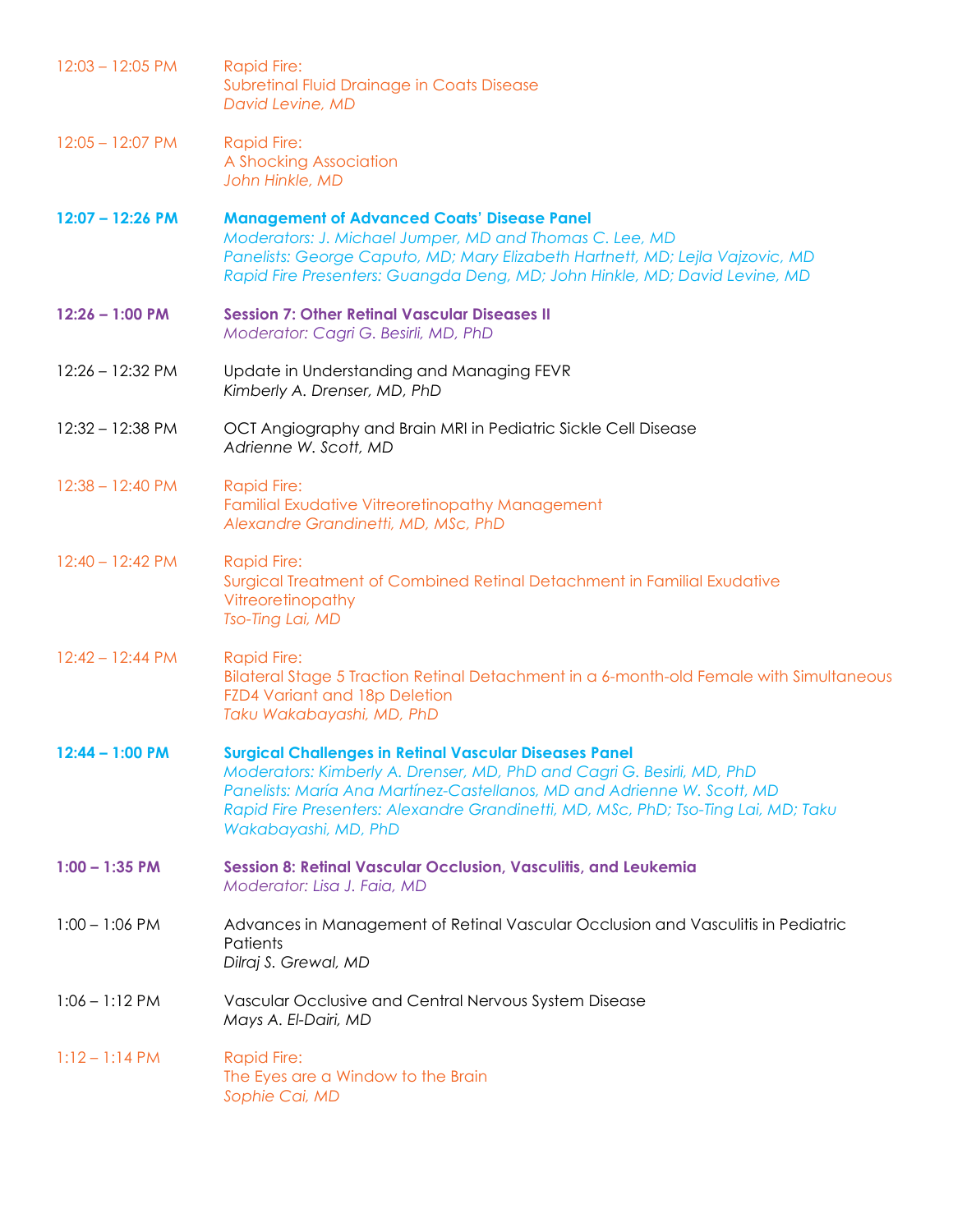| $1:14 - 1:16$ PM | <b>Rapid Fire:</b><br>Retinal Vascular Occlusion in a Child<br>Frank L. Brodie, MD, MBA                                                                                                                                                                                     |
|------------------|-----------------------------------------------------------------------------------------------------------------------------------------------------------------------------------------------------------------------------------------------------------------------------|
| $1:16 - 1:18$ PM | <b>Rapid Fire:</b><br>Amniotic Membrane Graft for Retinal Detachment with Macula Hole in a Child with<br><b>Retinal Vessel Occlusion and MTHFR Variant</b><br>Wei Wei Lee, MD                                                                                               |
| $1:18 - 1:35$ PM | <b>Retinal Vascular Occlusion, Vasculitis, and Leukemia Panel</b><br>Moderators: Lisa J. Faia, MD and Dilraj S. Grewal, MD<br>Panelists: Mays A. El-Dairi, MD and Adrienne W. Scott, MD<br>Rapid Fire Presenters: Frank L. Brodie, MD, MBA; Sophie Cai, MD; Wei Wei Lee, MD |
| $1:35 - 2:03$ PM | <b>Session 9: Pediatric Retinal Surgery I</b><br>Moderator: Baker Hubbard, MD                                                                                                                                                                                               |
| $1:35 - 1:41$ PM | Considerations In Pediatric Retinal Detachment Surgery<br>Caroline R. Baumal, MD                                                                                                                                                                                            |
| $1:41 - 1:47$ PM | Surgical Management of Pediatric Cataracts<br>Andres Kychenthal, MD                                                                                                                                                                                                         |
| $1:47 - 1:49$ PM | <b>Rapid Fire:</b><br>Retinal Detachment, Coloboma and Dislocated Lens<br>Amir Hajrasouliha, MD                                                                                                                                                                             |
| $1:49 - 1:51$ PM | <b>Rapid Fire:</b><br>Pars Plana Lensectomy and Vitrectomy in a young Patient with Marfan Syndrome<br>Diana Laura, MD                                                                                                                                                       |
| $1:51 - 2:03$ PM | <b>Pediatric Retinal Surgery Panel I</b><br>Moderators: Caroline R. Baumal, MD and Baker Hubbard, MD<br>Panelists: Andres Kychenthal, MD and Robert A. Sisk, MD<br>Rapid Fire Presenters: Amir Hajrasouliha, MD and Diana Laura, MD                                         |
| $2:03 - 2:43$ PM | <b>Session 10: Pediatric Retinal Surgery II</b><br>Moderator: Şengül Özdek, MD                                                                                                                                                                                              |
| $2:03 - 2:09$ PM | Persistent Fetal Vasculature<br>Yoshihiro Yonekawa, MD                                                                                                                                                                                                                      |
| $2:09 - 2:15$ PM | Pediatric Epiretinal Membranes<br>Lejla Vajzovic, MD                                                                                                                                                                                                                        |
| $2:15 - 2:17$ PM | <b>Rapid Fire:</b><br>Volcanic Epiretinal Membrane and Macular Fold Associated with Terson Syndrome in a 2-<br>year-old Male<br>Rebekah Gensure, MD, PhD                                                                                                                    |
| $2:17 - 2:19$ PM | <b>Rapid Fire:</b><br>Bilateral Tractional Retinal Detachment in an Infant<br>Jinghua Liu, PhD                                                                                                                                                                              |
| $2:19 - 2:21$ PM | <b>Rapid Fire:</b><br><b>Bilateral Surgery for Severe Microphthalmia</b><br>Jessica Lee, MD                                                                                                                                                                                 |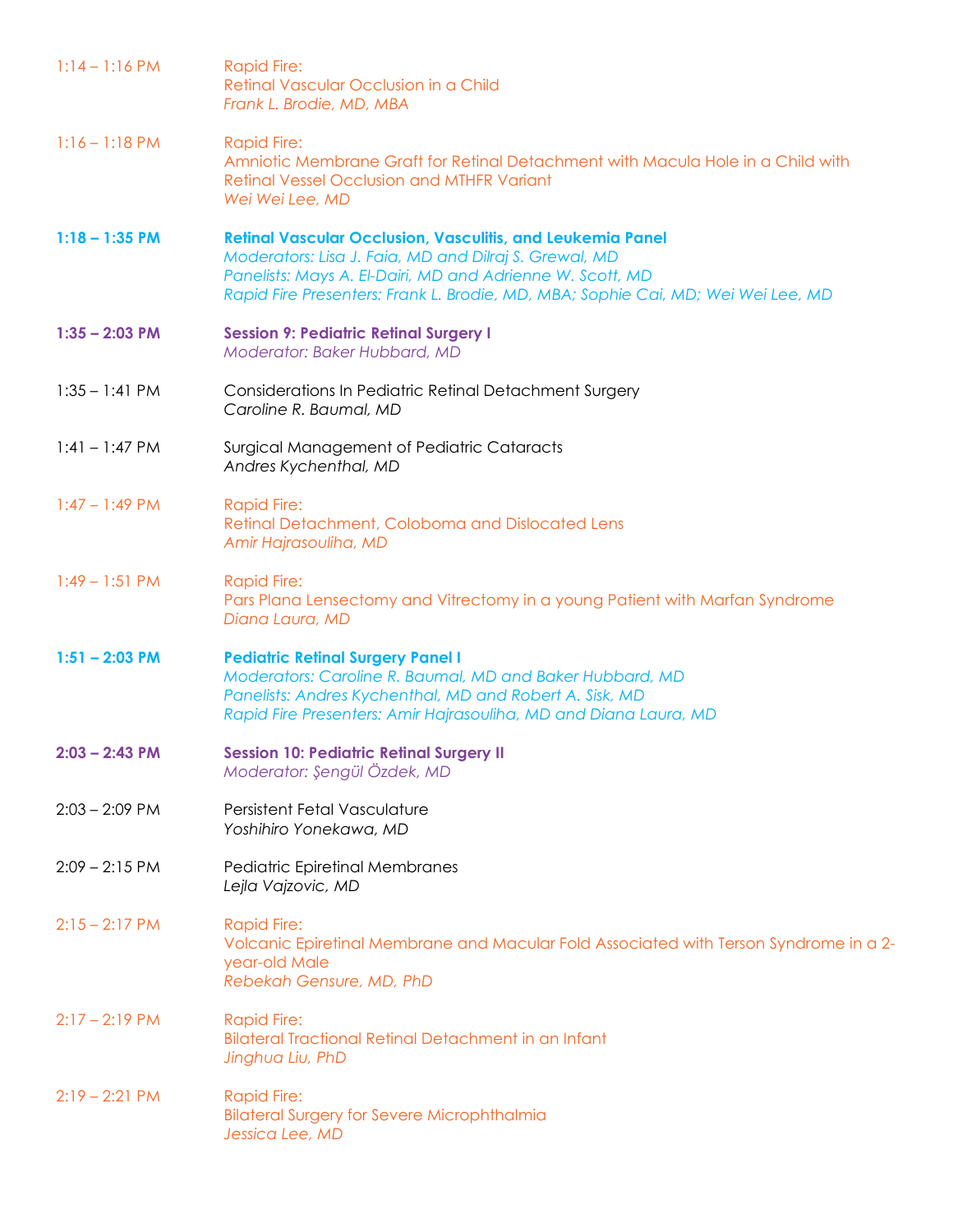| $2:21 - 2:43$ PM  | <b>Pediatric Retinal Surgery Panel II</b><br>Moderators: Şengül Özdek, MD and Yoshihiro Yonekawa, MD<br>Panelists: Caroline R. Baumal, MD and Lejla Vajzovic, MD<br>Rapid Fire Presenters: Rebekah Gensure, MD, PhD; Jessica Lee, MD; Jinghua Liu, PhD |
|-------------------|--------------------------------------------------------------------------------------------------------------------------------------------------------------------------------------------------------------------------------------------------------|
| $2:43 - 2:58$ PM  | Discussion of the Formation of a Pediatric Retina Society                                                                                                                                                                                              |
| $2:43 - 2:46$     | <b>Pediatric Retina Society Concept Introduction</b><br>Cynthia A. Toth, MD                                                                                                                                                                            |
| $2:46 - 2:58$     | <b>Panel Discussion of the Formation of a Pediatric Retina Society</b><br>Cynthia A. Toth, MD; Mary Elizabeth Hartnett, MD; Lejla Vajzovic, MD                                                                                                         |
| $2:58 - 3:00$ PM  | <b>Closing Remarks</b><br>Cynthia A. Toth, MD                                                                                                                                                                                                          |
|                   | Sunday, September 19, 2021   9:00 AM - 3:15 PM ET                                                                                                                                                                                                      |
| $9:00 - 9:05$ AM  | Introduction<br>Cynthia A. Toth, MD                                                                                                                                                                                                                    |
| $9:05 - 9:38$ AM  | <b>Session 11: Imaging, Diagnosis, and Surgery</b><br>Moderator: Shunji Kusaka, MD                                                                                                                                                                     |
| $9:05 - 9:11$ AM  | <b>OCT</b> in FEVR<br>Atchara Amphornphruet, MD                                                                                                                                                                                                        |
| $9:11 - 9:17 AM$  | Oral Fluorescein Angiography with Ultra-wide-field Imaging System for Pediatric Retinal<br><b>Disorders</b><br>Shunji Kusaka, MD                                                                                                                       |
| $9:17 - 9:19$ AM  | <b>Rapid Fire:</b><br>β-Catenin Vitreoretinopathy: Imaging Characteristics and Surgical Management<br>Samir Patel, MD                                                                                                                                  |
| $9:19 - 9:22 AM$  | <b>Rapid Fire:</b><br>Peripheral Optical Coherence Tomography Assisted by Scleral Depression in Retinopathy<br>of Prematurity<br>Brittni Scruggs, MD, PhD                                                                                              |
| $9:22 - 9:38$ AM  | <b>Imaging, Diagnosis and Surgery Panel</b><br>Moderators: Shunji Kusaka, MD and Adrienne W. Scott, MD<br>Panelist: Atchara Amphornphruet, MD<br>Rapid Fire Presenters: Samir Patel, MD and Brittni Scruggs, MD, PhD                                   |
| $9:38 - 10:15$ AM | <b>Session 12: Imaging of Disease Diagnosis and Staging</b><br>Moderator: R.V. Paul Chan, MD, MSc, MBA                                                                                                                                                 |
| $9:38 - 9:44$ AM  | <b>OCTA</b> in Pediatric Retina<br>Audina M. Berrocal, MD                                                                                                                                                                                              |
| $9:44 - 9:50$ AM  | Perifoveal Vascular Development with OCTA<br>Xi Chen, MD, PhD                                                                                                                                                                                          |
| $9:50 - 9:53$ AM  | <b>Rapid Fire:</b><br>Difference in Infant Stress during OCT Imaging versus Ophthalmoscopic Exam in ROP<br><b>Shwetha Mangalesh, MBBS</b>                                                                                                              |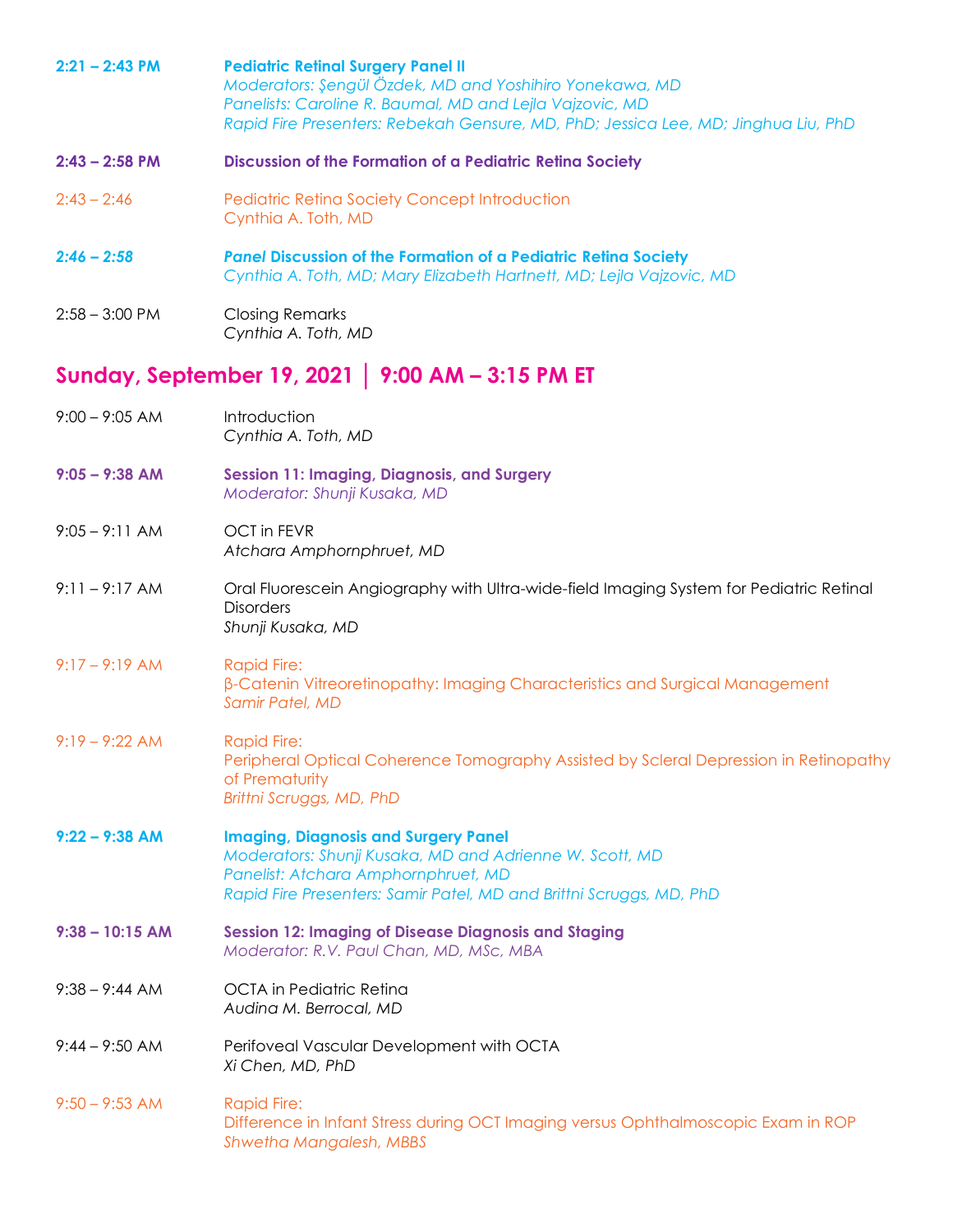| $9:53 - 9:56$ AM   | <b>Rapid Fire:</b><br>Update on Macular OCT in ROP<br>Nita Valikodath, MD                                                                                                                                                                                                     |
|--------------------|-------------------------------------------------------------------------------------------------------------------------------------------------------------------------------------------------------------------------------------------------------------------------------|
| $9:56 - 9:59$ AM   | <b>Rapid Fire:</b><br>Retina Vascular Abnormalities in Retinopathy of Prematurity (ROP): A Long-Term Follow-<br>Up of School-Age Children<br>Xiao Chun Ling, MD                                                                                                               |
| $9:59 - 10:15$ AM  | <b>Imaging and Disease Diagnosis Panel</b><br>Moderators: Audina M. Berrocal, MD and R.V. Paul Chan, MD, MSc, MBA<br>Panelists: Xi Chen, MD, PhD and Domenico Lepore, MD<br>Rapid Fire Presenters: Xiao Chun Ling, MD; Shwetha Mangalesh, MBBS; Nita Valikodath,<br><b>MD</b> |
| $10:15 - 11:03$ AM | <b>Session 13: Special Inflammatory and Other Surgical Challenges</b><br>Moderator: María Ana Martínez-Castellanos, MD                                                                                                                                                        |
| $10:15 - 10:21$ AM | Scleral Buckling in Pediatric Patients with Pars Planitis<br>Lisa J. Faia, MD                                                                                                                                                                                                 |
| $10:21 - 10:27$ AM | Pediatric Endophthalmitis<br>Hai Lu, MD                                                                                                                                                                                                                                       |
| $10:27 - 10:33$ AM | Ophthalmic Manifestations Associated with SARS-CoV-2 in Newborn Infants<br>María Ana Martínez-Castellanos, MD                                                                                                                                                                 |
| $10:33 - 10:35$ AM | <b>Rapid Fire:</b><br>Panuveitis in Rosai-Dorfman Disease<br>Julia Shulman, MD                                                                                                                                                                                                |
| $10:35 - 10:37$ AM | <b>Rapid Fire:</b><br>Von Hippel Lindau: A Disease to let your Guard Down?<br>Maria Margarita Parra, MD                                                                                                                                                                       |
| $10:37 - 11:03$ AM | <b>Special Inflammatory and Other Surgical Challenges Panel</b><br>Moderators: Dilraj Grewal, MD and María Ana Martínez-Castellanos, MD<br>Panelists: Lisa J. Faia, MD and Hai Lu, MD<br>Rapid Fire Presenters: Maria Margarita Parra, MD and Julia Shulman, MD               |
| $11:03 - 11:41$ AM | <b>Session 14: Pediatric Retinal Surgery III</b><br>Moderator: Wei-Chi Wu, MD, PhD                                                                                                                                                                                            |
| $11:03 - 11:09$ AM | Ocular Imaging of Stickler Syndrome<br>Hiroyuki Kondo, MD, PhD                                                                                                                                                                                                                |
| $11:09 - 11:15$ AM | Failures of Prophylaxis for Stickler Syndrome<br>Michael J. Shapiro, MD                                                                                                                                                                                                       |
| $11:15 - 11:21$ AM | Extended Vitreous Base Laser in Stickler Syndrome<br>Michael P. Blair, MD                                                                                                                                                                                                     |
| $11:21 - 11:23$ AM | <b>Rapid Fire:</b><br><b>Basics of Pediatric Pars Plana Vitrectomy</b><br>Hatim Batawi, MD                                                                                                                                                                                    |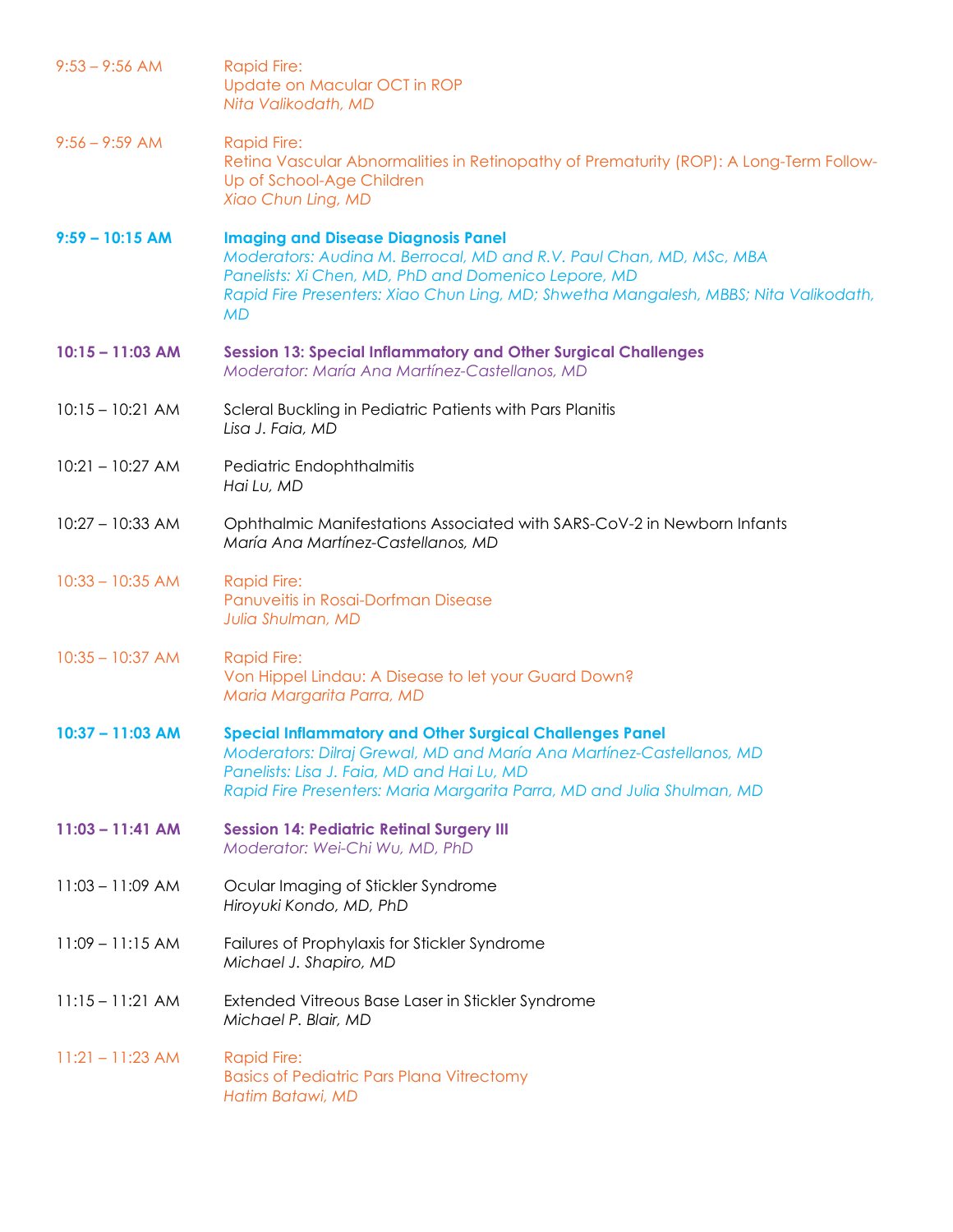| $11:23 - 11:41$ AM | <b>Pediatric Retinal Surgery Panel III</b><br>Moderators: Wei-Chi Wu, MD, PhD and Hiroyuki Kondo, MD, PhD<br>Panelists: Michael P. Blair, MD and Michael J. Shapiro, MD<br>Rapid Fire Presenter: Hatim Batawi, MD                                           |
|--------------------|-------------------------------------------------------------------------------------------------------------------------------------------------------------------------------------------------------------------------------------------------------------|
| $11:41 - 12:13 PM$ | <b>Session 15: Pediatric Retinal Surgery IV</b><br>Moderator: Eric Nudleman, MD, PhD                                                                                                                                                                        |
| $11:41 - 11:47$ PM | <b>NAT and Complications</b><br>C. Armitage Harper III, MD                                                                                                                                                                                                  |
| $11:47 - 11:53$ AM | Different Surgical Solutions to Different Problems in CXLR<br>Şengül Özdek, MD                                                                                                                                                                              |
| $11:53 - 11:55$ AM | <b>Rapid Fire:</b><br><b>Bullous TRD in an Infant with CAPN5</b><br>Jordan Deaner, MD                                                                                                                                                                       |
| $11:55 - 11:57$ AM | <b>Rapid Fire:</b><br>Short-term Perfluorocarbon (PFO) Tamponade for Management of Combined Tractional<br>and Rhegmatogenous Retinal Detachment (TRD/RRD) in Persistent Fetal Vasculature<br>Syndrome (PFVS)<br><b>Edward Wood, MD</b>                      |
|                    | 11:57 AM - 12:13 PM Pediatric Retinal Surgery Panel IV<br>Moderators: C. Armitage Harper III, MD and Eric Nudleman, MD, PhD<br>Panelists: Kimberly A. Drenser, MD, PhD and Şengül Özdek, MD<br>Rapid Fire Presenters: Jordan Deaner, MD and Edward Wood, MD |
| $12:13 - 12:28$ PM | Session 16: How Doctors' Needs Become Reality: The Path and the Challenges<br>Moderator: Lejla Vajzovic, MD                                                                                                                                                 |
| 12:13 - 12:28 PM   | <b>Doctors and Industry Interactive Panel</b><br>Panelists: Paul Hallen (Alcon Vision, LLC) and Arnaud Tellier (DORC/Dutch Ophthalmic<br>USA)                                                                                                               |
| $12:28 - 1:00$ PM  | <b>Session 17: Pediatric Retinal Surgery V</b><br>Moderator: George Caputo, MD                                                                                                                                                                              |
| 12:28 - 12:34 PM   | Endoscopic Advances in Retinal Surgery<br>Thomas C. Lee, MD                                                                                                                                                                                                 |
| $12:34 - 12:40$ PM | UK National ROP Stage 4 Endoscopic Surgical Experience: The First 100+ Eyes<br>Chien Wong, MD                                                                                                                                                               |
| $12:40 - 12:42$ PM | <b>Rapid Fire:</b><br><b>Exudative ROP</b><br>Prethy Rao, MD, MPH                                                                                                                                                                                           |
| $12:42 - 12:44$ PM | <b>Rapid Fire:</b><br>When is Less, When is More in ROP Surgery?<br>Supalert Prakhunhungsit, MD                                                                                                                                                             |
| $12:44 - 1:00$ PM  | <b>Pediatric Retinal Surgery V Panel</b><br>Moderators: George Caputo, MD and Thomas C. Lee, MD                                                                                                                                                             |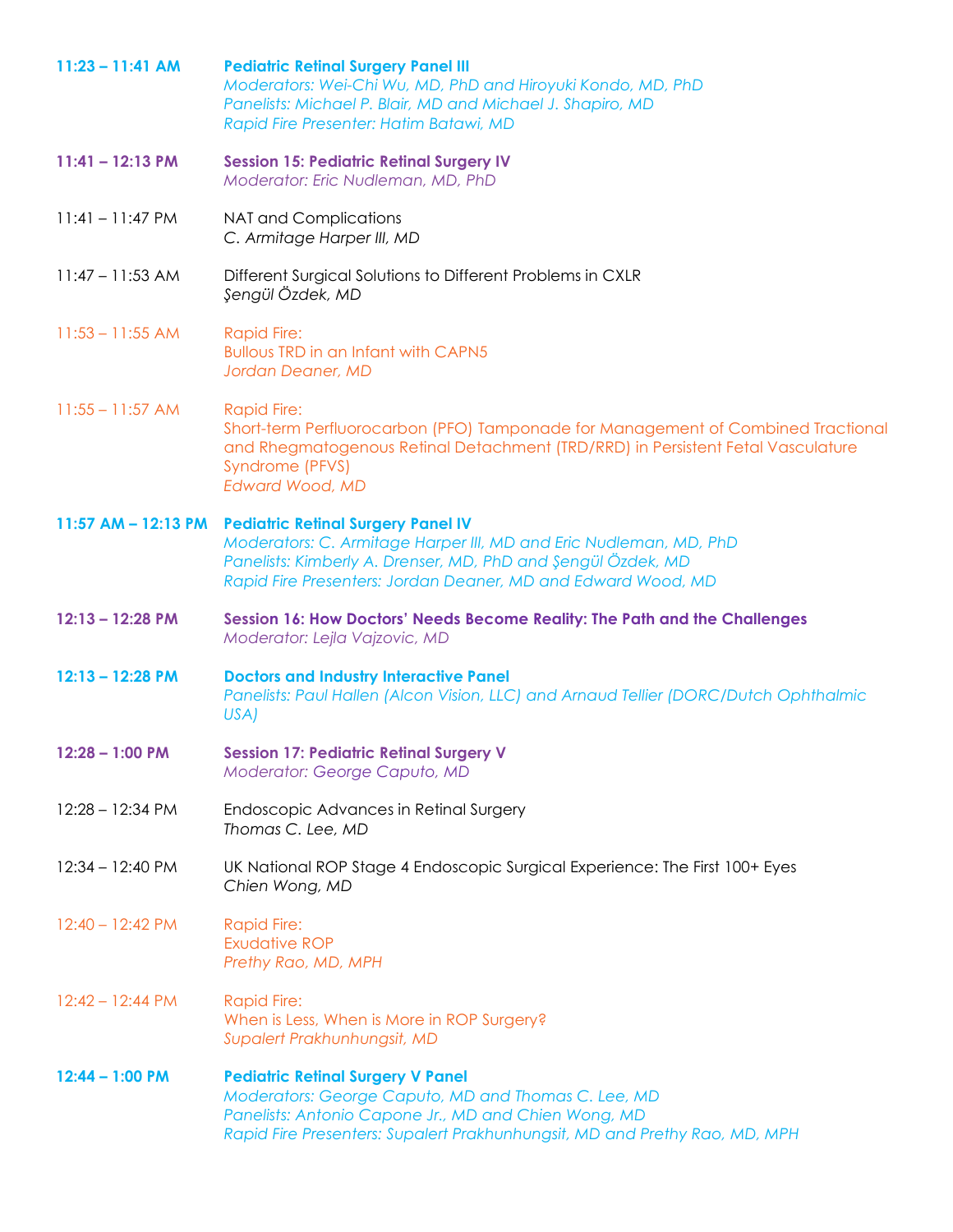| $1:00 - 1:45$ PM         | <b>Session 18: Retinopathy of Prematurity Outcomes</b><br>Moderator: Irena Tsui, MD                                                                                                                                                            |
|--------------------------|------------------------------------------------------------------------------------------------------------------------------------------------------------------------------------------------------------------------------------------------|
| $1:00 - 1:06$ PM         | Real World Visual Outcomes After ROP Treatment<br>Irena Tsui, MD                                                                                                                                                                               |
| $1:06 - 1:12$ PM         | Cognitive Outcomes Following Intravitreal Bevacizumab for Retinopathy of Prematurity:<br>4- to 6-Year Outcomes in a Prospective Cohort<br>Wei-Chi Wu, MD, PhD                                                                                  |
| $1:12 - 1:18$ PM         | Adult Retinopathy of Prematurity<br>Emmanuel Chang, MD, PhD                                                                                                                                                                                    |
| $1:18 - 1:21$ PM         | <b>Rapid Fire:</b><br>Prevalence of Persistent Avascular Retina in Patients with Prior Retinopathy of Prematurity<br><b>Screening Without Treatment</b><br>Adam Hanif, MD                                                                      |
| $1:21 - 1:24 \text{ PM}$ | <b>Rapid Fire:</b><br>Stereopsis in Preschoolers and School-aged Children in Full-term, Prematurity, and<br><b>Retinopathy of Prematurity</b><br>Eugene Yu-Chuan Kang, MD                                                                      |
| $1:24 - 1:45$ PM         | <b>Retinopathy of Prematurity Outcomes Panel</b><br>Moderators: Emmanuel Chang, MD, PhD and Irena Tsui, MD<br>Panelists: Anand Vinekar, MD, FRSC, PhD and Wei-Chi Wu, MD<br>Rapid Fire Presenters: Adam Hanif, MD and Eugene Yu-Chuan Kang, MD |
| $1:45 - 2:19$ PM         | <b>Session 19: Telemedicine</b><br>Moderator: J. Peter Campbell, MD                                                                                                                                                                            |
| $1:45 - 1:51$ PM         | OCT Imaging for ROP Telemedicine: Lessons from BabySTEPS<br>Cynthia A. Toth, MD                                                                                                                                                                |
| $1:51 - 1:57$ PM         | Telemedicine and Integrating Prediction in the Outreach<br>Anand Vinekar, MD, FRCS, PhD                                                                                                                                                        |
| $1:57 - 2:00$ PM         | <b>Rapid Fire:</b><br>Geographic Access Disparities to Retinopathy of Prematurity Treatment Centers in the<br><b>United States</b><br>Rebecca Soares, MD, MPH                                                                                  |
| $2:00 - 2:03$ PM         | <b>Rapid Fire:</b><br>Multivariate Models to Predict Early Referral-Warranted Retinopathy of Prematurity Using<br>Handheld Optical Coherence Tomography<br>Alex Legocki, MD                                                                    |
| $2:03 - 2:19$ PM         | <b>Telemedicine Panel</b><br>Moderators: J. Peter Campbell, MD and Anand Vinekar, MD, FRCS, PhD<br>Panelists: R.V. Paul Chan, MD, MSc, MBA and Cynthia A. Toth, MD<br>Rapid Fire Presenters: Alex Legocki, MD and Rebecca Soares, MD, MPH      |
| $2:19 - 2:52$ PM         | <b>Session 20: Artificial Intelligence</b><br>Moderator: Michael F. Chiang, MD                                                                                                                                                                 |
| $2:19 - 2:25$ PM         | AI for ROP Screening<br>J. Peter Campbell, MD                                                                                                                                                                                                  |